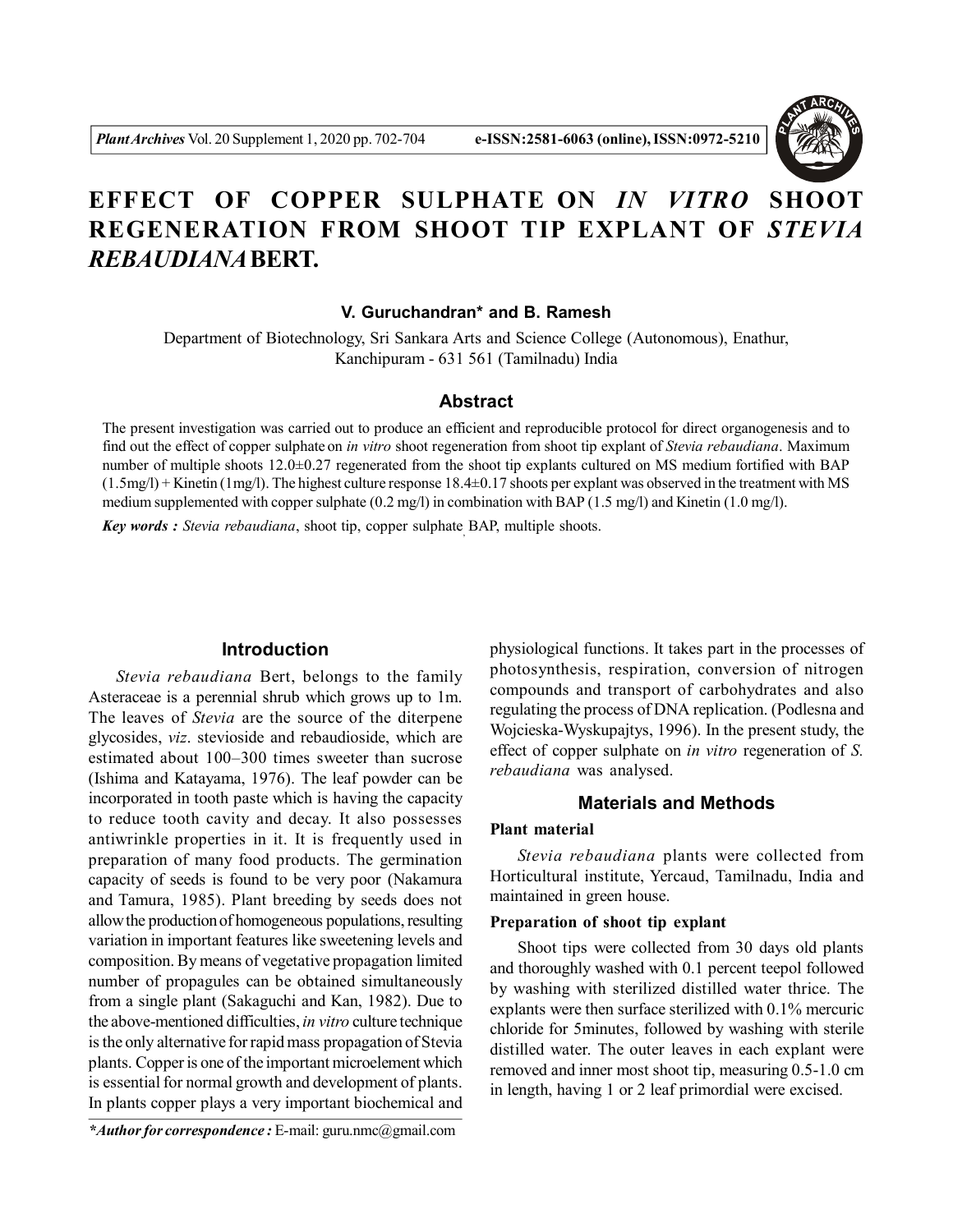

**Fig. 1 :**Multiple shoot induction from Shoot tip explants of *Stevia rebaudiana* on MS medium fortified with BAP  $(1.5\text{mg/l}) +$ Kinetin  $(1\text{mg/l})$ .

**Table 1 :**Effect of BAP with Kinetin (1.0 mg/l) on multiple shoot induction from Shoot tip explants of *Stevia rebaudiana* on MS medium.

| BAP<br>(mg/l) | <b>Explants</b><br>Responded (%) | Number of<br>shoots produced | <b>Basal</b><br>callus |
|---------------|----------------------------------|------------------------------|------------------------|
| 0.5           | $59.0 \pm 0.22$ <sup>e</sup>     | $7.2 \pm 0.28$ <sup>e</sup>  |                        |
| 1.0           | $68.2 \pm 0.31$ <sup>b</sup>     | $9.3 \pm 0.21$ <sup>d</sup>  |                        |
| 15            | $72.1 \pm 0.34$ <sup>a</sup>     | $12.0 \pm 0.27$ <sup>a</sup> |                        |
| 2.0           | $65.2 \pm 0.38$ <sup>c</sup>     | $11.2 \pm 0.17$ <sup>b</sup> |                        |
| 2.5           | $60.2 \pm 0.19$ <sup>d</sup>     | $10.0 \pm 0.19$ <sup>c</sup> |                        |

Triplicates were maintained for each experiment (3X) with 20 explants per treatment. Values represent the means  $\pm$  the standard error. Mean value within the column followed by the same letter in superscript are not significantly different at  $P \leq$ 0.05

#### **Shoot regeneration**

Explants were cultured in sterilized MS media containing 3% sucrose, 0.8% agar along with growth regulators with different concentration of BAP and kinetin (0.5 - 2.5 mg/l). The shoot tip explants were inoculated aseptically and incubated in the culture room, maintaining a temperature of  $25\pm2\degree$ C and a humidity of 75 percent. The light cycle of 16 hours and 8 hours dark was maintained with 2000-3000 lux intensity. Explants were



**Fig. 2 :**Multiple shoot induction from Shoot tip explants of *Stevia rebaudiana* on MS medium fortified with copper sulphate (0.2 mg/l) in combination with BAP (1.5 mg/l) and Kinetin (1.0 mg/l).

subjected to two sub cultures at an interval of ten days each in the MS medium supplemented with the same concentration of growth regulators. To find out the effect of copper sulphate, Murashige and Skoog medium was prepared with different concentration of copper sulphate ranging from 0.1-0.5 mg/l along with BAP (1.5 mg/l).

#### **Results and Discussion**

Various growth regulators at different combinations and concentrations were examined for regeneration of multiple shoots from shoot tip explants of *Stevia rebaudiana*. The maximum shoots (12.0±0.27) were observed in the combination of BAP (1.5 mg/l) and kinetin (1mg/l) (table 1, fig. 1). This observation was similar to that of Ferreira and Handro (1988). Though, shoot regeneration from the shoot tips was found to be effectively enhanced by the addition of copper sulphate, the highest culture response  $(18.4\pm0.17)$  was observed in the treatment in which MS medium supplemented with copper sulphate (0.2 mg/l) in combination with BAP (1.5 mg/l) and Kinetin (1.0 mg/l) (table 2, fig. 2). The culture response increased with the increasing concentration of copper sulphate, but a reduction in culture response was observed at the concentration above 0.3 mg/l. It is interesting to note that there was no response when the explants were cultured in the MS medium without any